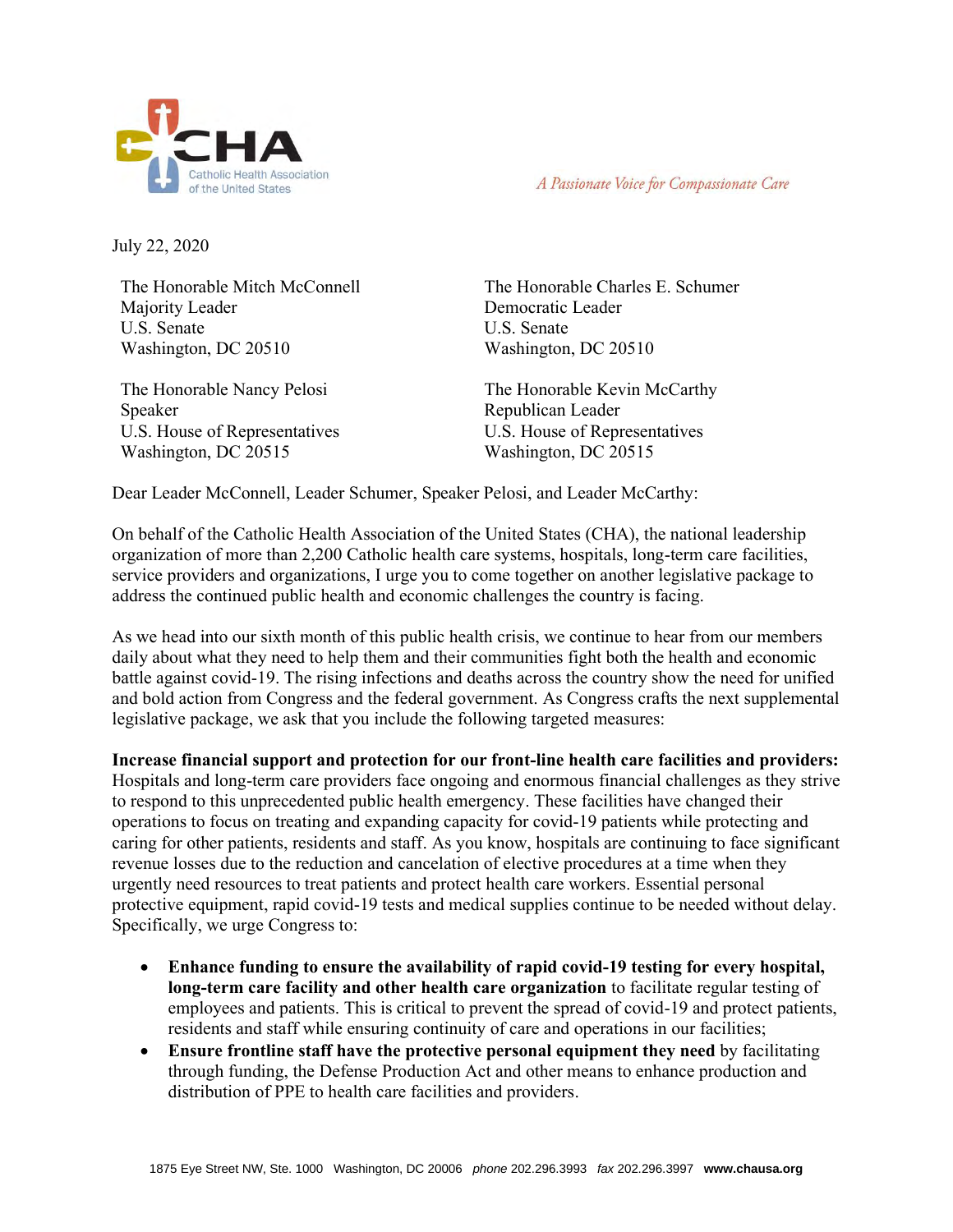- **Provide loan forgiveness for the Medicare Accelerated and Advanced Payment (AAP) Programs** to address the continued financial strain and revenue losses of this raging pandemic. The continued loss of elective procedure revenue consisting of over 30 to 50 percent of hospital revenue, along with the ongoing escalated costs of covid-19 preparedness, supplies and care provision has placed hospitals and other providers on the brink of insolvency, especially safety net facilities. The AAP has provided a base of dedicated and stable funding for many of our hospitals and health care organizations experiencing unprecedented fiscal challenges, but they are financially unable to repay these loans now or in the foreseeable future as the public health crisis worsens in many parts of the country;
- **Continue replenishment of the Public Health Emergency (PHE) fund and ensure targeted relief for Medicaid providers** to ensure ongoing critical funding for front-line providers including hospitals and long-term care facilities;
- **Increase reimbursements for and make permanent the PHE telehealth flexibilities,**  including ending geographic and originating site restrictions, giving the HHS Secretary authority to expand services and the types of practitioners eligible to furnish clinically appropriate telehealth services, and expanding usage to all home health, advanced care planning and hospice services where clinically appropriate;
- **Provide appropriate liability protection for health care providers and facilities** from unwarranted liability in situations that do not involve gross negligence or other misconduct;

**Protect and Expand Health Care Coverage and Access:** Congress should take whatever measures are necessary to ensure that everyone present in the United States, regardless of immigration status, has coverage for covid-19 related testing, treatment, and vaccines, with special attention to lowincome or uninsured individuals and families. Specifically, we ask you to:

- **Establish a special enrollment period for the Federal Health Insurance Marketplaces;**
- **Increase eligibility and federal premium tax credits and cost-sharing subsidies** in the Marketplace Exchanges;
- **Increase the Medicaid Federal Medical Assistance Percentage (FMAP) to at least 12%**, and establish an automatic trigger tied to state unemployment to provide additional support should the epidemic necessitate more targeted relief. Increased FMAP will give states the resources they need as unemployment continues to escalate and families and individuals turn to the Medicaid safety net for coverage. This will also help states to meet the Medicaid Maintenance of Effort (MOE) provisions in the *Families First Coronavirus Response Act* that guarantee coverage and protections for Medicaid beneficiaries;
- **Require 12-month continuous eligibility and enrollment in Medicaid and the Children's Health Insurance Program, especially for post-partum women,** to ensure low-income women, children, individuals and families gain and maintain health care coverage;
- **Ensure states can use emergency Medicaid coverage for all immigrants** who need covid-19 testing or treatment and do not otherwise qualify for Medicaid;
- **Place a moratorium on CMS' proposed Medicaid Fiscal Accountability Regulation (MFAR)**, which would only further threaten the viability of state Medicaid programs in this time of crisis;
- **Address the disparate effect of covid-19 on people of color and minority communities** by providing additional funding and policy support to assist HHS, states and localities ramp up, outreach, testing, treatment and data collection for individuals and communities.
- **Increase support for and access to palliative care** by including the *Palliative Care and Hospice Education and Training Act* with additional immediate funding to train and equip providers to provide expanded palliative care;